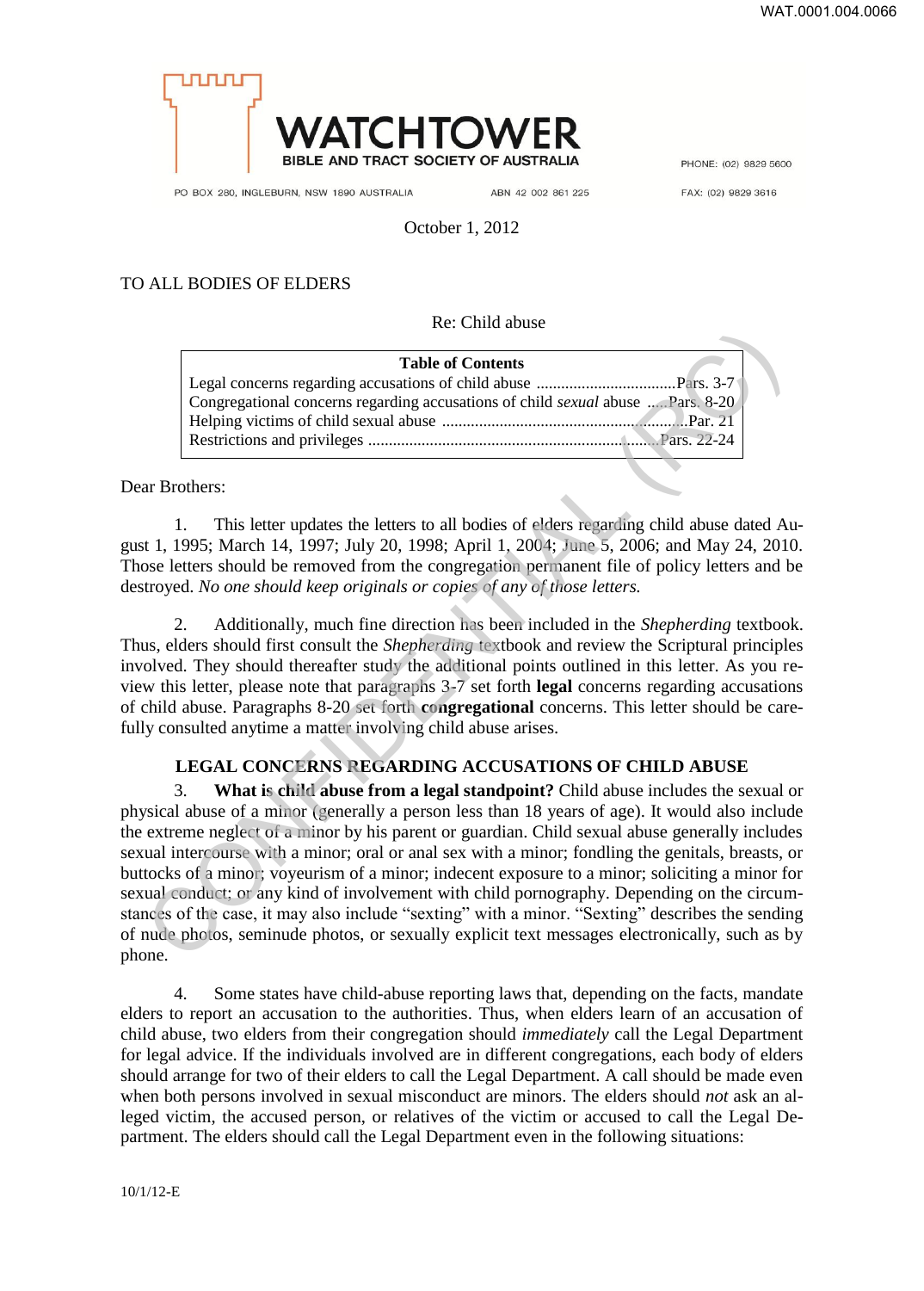# Re: Child abuse

October 1, 2012 Page 2

- The alleged abuse occurred many years ago.
- The alleged abuse is based on the testimony of only one witness.
- The alleged abuse is believed to be a repressed memory.
- The alleged abuse involved perpetrators or victims who are deceased.
- The alleged abuse is believed to have already been reported to the authorities by someone.
- The alleged perpetrator or victim is no longer a member of the congregation.
- The alleged abuse occurred before the alleged perpetrator or victim was baptized.
- The alleged victim is now an adult.
- The alleged abuse occurred in the past, and you are not certain whether the elders involved at the time called the Legal Department for direction.

5. The Legal Department will provide you with legal advice based on the facts and the applicable law. If the individual who is accused of the child abuse is associated with a congregation, please provide the Legal Department with his date of birth and, if applicable, his date of baptism. The same information should be provided in connection with any victim(s). After a report has been made to the Legal Department, depending on the need, the elders may be directed to contact the Service Department for assistance with questions regarding theocratic or judicial aspects of the case or regarding how to protect children. The alleged abuse occurred before the alleged perpetrator or victim was baptized.<br>
The alleged victim is now an adult.<br>
The alleged victim is now an adult.<br>
The alleged victim is now an adult.<br>
The Legal Department will pr

6. Two elders should also call the Legal Department regarding any prison inmate who has been accused of child abuse in the past and who is now associating with a congregation, such as by attending congregation meetings held in the prison. This would apply whether he is baptized or not. In some cases, elders may not be authorized to inquire of the offense that an inmate may have committed. But if the elders learn that the alleged offense has to do with child abuse, they should call the Legal Department immediately.

7. If the elders become aware of minors associated with a congregation **"sexting"** with other minors or of adults "sexting" with minors, the Legal Department should be called *immediately*. The Legal Department does not need to be called when the elders receive reports of adults (that is, cases in which all parties involved are at least 18 years old) "sexting" one another.

# **CONGREGATIONAL CONCERNS REGARDING ACCUSATIONS OF CHILD** *SEXUAL* **ABUSE**

8. **What is child molestation from a congregational standpoint?** *Webster*'s *Ninth New Collegiate Dictionary* defines "pedophilia" as "sexual perversion in which children are the preferred sexual object." (See "Questions From Readers" in *The Watchtower* of February 1, 1997, page 29.) Deuteronomy 23:17, 18 condemns such practices as "detestable." (See the footnotes to verses 17 and 18 in the *Reference Bible*. Also, see the footnote on page 10 of the October 8, 1993, issue of *Awake!*) In harmony with these references, we are herein discussing sexual perversion in which children are the object of sexual abuse, including fondling, by an adult. We are not discussing a situation wherein a minor who is a willing participant and who is approaching adulthood has sexual relations with an adult who is a few years older than the minor nor, generally speaking, are we discussing situations in which only minors are involved. Rather, we are referring to situations in which it is established that an adult brother or sister has been guilty of sexually abusing a young child or has been sexually involved with a minor who is approaching adulthood and who was not a willing participant.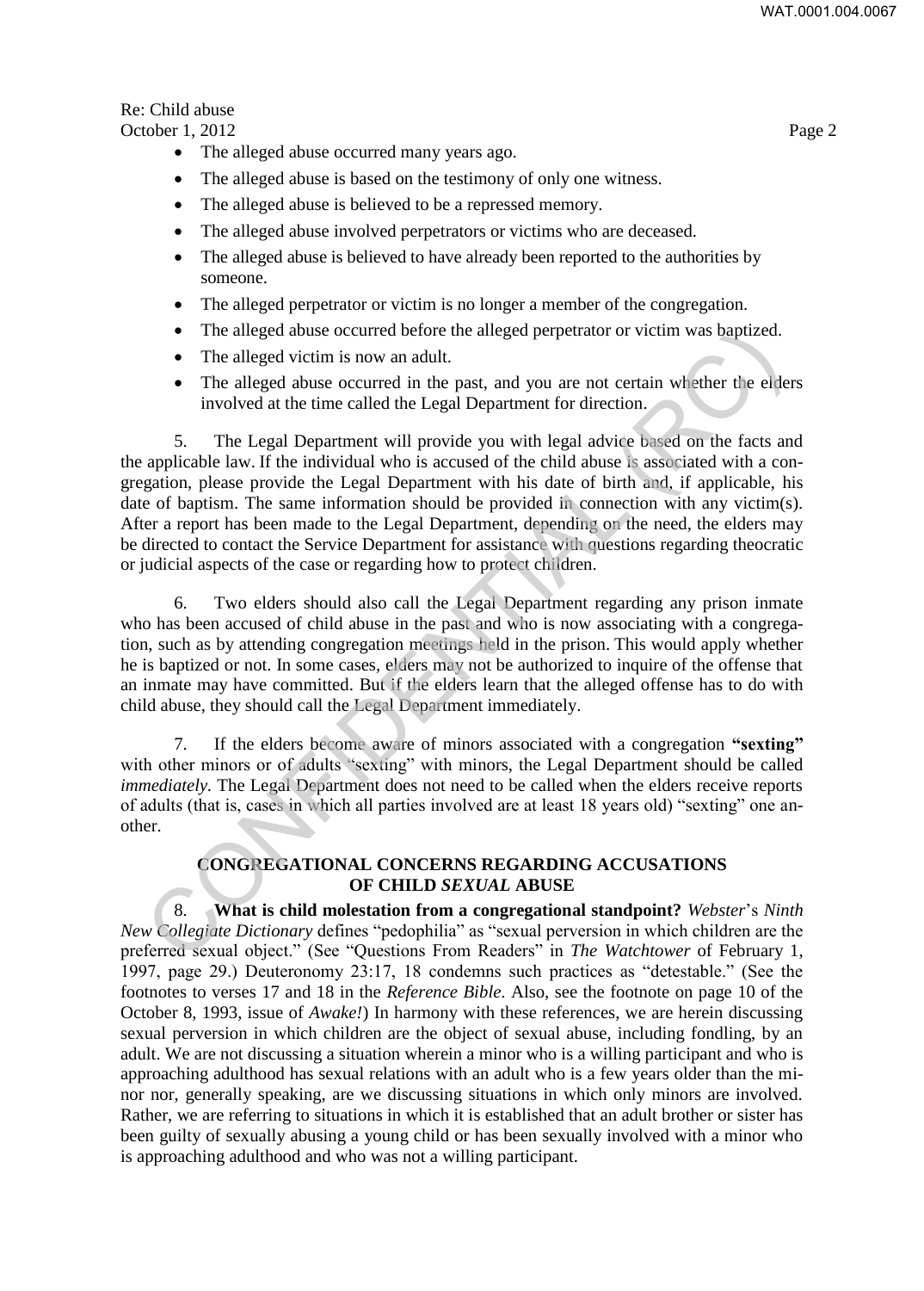Re: Child abuse October 1, 2012 Page 3

9. As spiritual shepherds, elders should continue to make every effort to protect all in the congregation, especially children, from the unwholesome practices of the world. (Isa. 32:1, 2) One of these is child sexual abuse. We abhor the sexual abuse of children and will not protect any perpetrator of such repugnant acts from the consequences of his gross sin. (Rom. 12:9) Elders should take seriously their responsibility in this matter so that the congregations will be safeguarded from any valid accusation of neglect in protecting children from sexual abuse.

10. Regardless of whether the law requires the elders to report an accusation to the authorities, steps need to be taken to protect children. Elders should help the parents of the children involved to understand that they have the primary responsibility for protecting their children. Obviously, such parents will be keenly interested in taking precautions in this regard. Our publications contain helpful information on how parents can protect their children.—*w10* 11/1 p. 13; *w08* 10/1 p. 21; *g* 10/07 pp. 3-11; *lr* pp. 170-171; *g03* 2/8 p. 9; *g99* 4/8 pp. 9, 11; *g97* 4/8 p. 14; *w96* 12/1 pp. 13-14; *fy* pp. 61-62; *g93* 10/8 pp. 5-13.

11. In addition, the elders should investigate *every* allegation of child sexual abuse. When elders learn of an accusation, in addition to this letter, they should carefully review the direction outlined in the *Shepherding* textbook, chapter 12, paragraphs 18-21. However, in evaluating the evidence for internal congregational purposes, they must bear in mind the Bible's clear direction: "No single witness should rise up against a man respecting any error or any sin . . . At the mouth of two witnesses or at the mouth of three witnesses the matter should stand good." (Deut. 19:15) This requirement to consider testimony of two or three witnesses was confirmed by Jesus. (Matt. 18:16) Thus, although they investigate every allegation, the elders are not authorized by the Scriptures to take congregational action unless there is a confession or there are two credible witnesses. However, even though the elders are not authorized to take congregation action when there is only one witness, the elders should remain vigilant with regard to the conduct and activity of the accused. (See paragraph 12 of this letter.) If two persons are witnesses to separate incidents of the same kind of wrongdoing, their testimony can be deemed sufficient to take judicial action. (1 Tim. 5:19, 24, 25) If the person is not repentant over the gross sin, disfellowshipping action would be warranted. If the decision is to reprove, the reproof should be announced. (*ks10* chap. 7 par. 20, second bullet) This will serve as a protection for the congregation. Information concerning an individual accused of child molestation, proved or otherwise, should be placed in the congregation confidential file and marked "Do Not Destroy" and kept indefinitely. This includes *Notification of Disfellowshipping or Disassociation* (S-77) forms on individuals who have been disfellowshipped for child sexual abuse and then later reinstated. **Because of the delicate nature of handling a judicial case where an adult sexually abuses a child, please contact your circuit overseer.** He will designate an experienced elder from your circuit to serve as chairman of the judicial committee. horities, steps need to be taken to protect children. Elders should help the parents of the same of other involved to understand that they have the primary responsibility for protecting the controller. Obviously, such par

12. Loving elders should take steps to protect children, especially when a judicial committee determines that the one who has sexually abused a child is repentant and will be allowed to remain a member of the Christian congregation. The same concern would be shown when one who has sexually abused a child is disfellowshipped, later cleans up his life, and is reinstated. The elders should be especially mindful of the activity of any who are known to have sexually abused a child in the past. They should also ensure that newly-appointed elders are made aware of this caution. It would be appropriate for elders to talk kindly but very frankly to individuals who have manifested a weakness in this regard, strongly cautioning them to refrain from displaying affection for children, to avoid hugging or holding children on their lap, never to be alone with a child (other than their own), not to allow children to spend the night in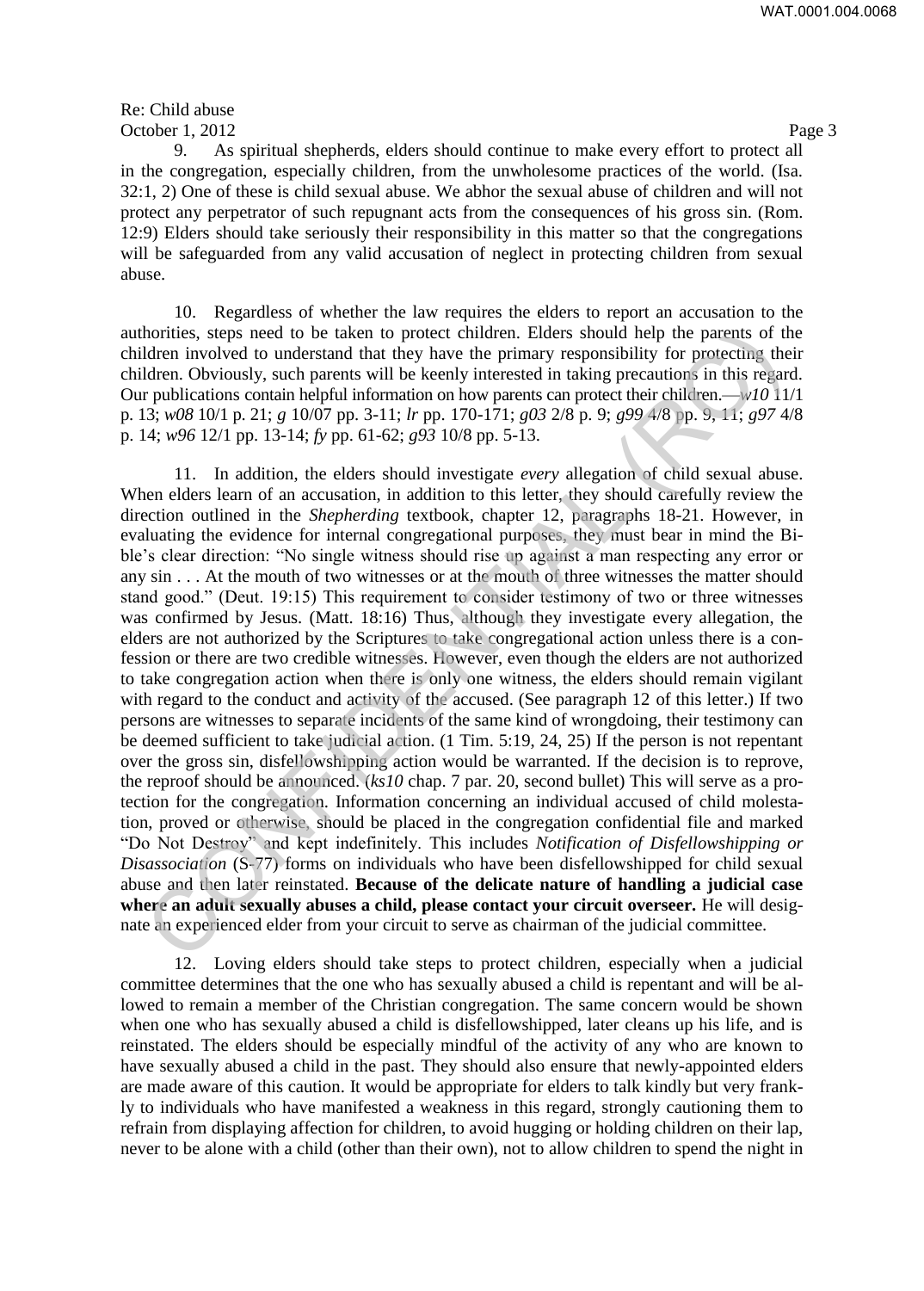# Re: Child abuse October 1, 2012 Page 4

their home, not to work alone in field service (hence, they should always be accompanied by another adult), and not to cultivate friendships with children. This not only serves to protect children but will help to prevent those who have sexually abused a child from putting themselves in the way of temptation, being subjected to an unfounded accusation, or doing things that may cause concern to others in the congregation. (1 Cor. 10:12, 32) If the individual does not follow this direction from the elders, the elders should *immediately* call the Service Department for assistance.

13. **If the individual does not follow the above direction from the elders, or if the elders believe he may be a "predator," the elders should immediately call the Service Department for assistance.** A "predator" is one who clearly lacks self-control and by his actions provides reason to believe he will continue to prey on children. Not every individual who has sexually abused a child in the past is considered a "predator." **The branch office, not the local body of elders, determines whether an individual who has sexually abused children in the past will be considered a "predator."** If the branch office determines that an individual will be considered a "predator," parents with minor children will need to be warned of the danger that exists so that they can protect their children. In such a case, and **only after receiving direction and instructions from the Service Department,** two elders should be assigned to meet with the parents of minor children in order to provide a warning. At the same time that parents are warned about an individual, it would be appropriate for the elders to inform the individual that parents in the congregation will be discreetly informed. ers believe he may be a "predator," the elders should immediately call the Service D<br>states. A "prodator" is one who clearly lack self-control and by his actious<br>lack reason to believe he will continue to prey on children

14. What step should be taken when you learn of an adult who has been viewing **child pornography?** As stated in paragraph 4 of this letter, two elders should call the Legal Department. After receiving legal direction, the elders will be directed to contact the Service Department for theocratic direction.

15. **Who is considered a known child molester?** The January 1, 1997, *Watchtower* article "Let Us Abhor What Is Wicked" mentions on page 29 that a man "known to have been a child molester" does not qualify for privileges in the congregation. The expression "known to have been a child molester" has reference to how such a man is considered in the community and in the Christian congregation. In the eyes of the congregation, an adult "known" to be a former child molester is not "free from accusation" or "irreprehensible," nor does he have "a fine testimony from people on the outside." (1 Tim. 3:1-7, 10; 5:22; Titus 1:7) In view of his past, those in the community would not respect him and congregation members might be stumbled over his appointment. **Keep in mind that the branch office, not the local body of elders, determines whether one who has sexually abused a child is considered a known child molester.**

16. **When a known child molester moves to another congregation,** the elders should follow the procedure set forth in the *Shepherding* textbook, chapter 12, paragraph 20. If a known child molester is in prison and is transferred to another facility or is released, it is important to inform the appropriate congregation of his situation in writing, if it is possible to do so. This direction also applies when one considered a "predator," as outlined in paragraph 13 of this letter, moves to another congregation.

17. From time to time, **local authorities may inform you** that a sex offender is living in your area. The notice usually provides the address of the individual and may state the nature of his criminal activity. In such a case, the elders should list that address on the appropriate ter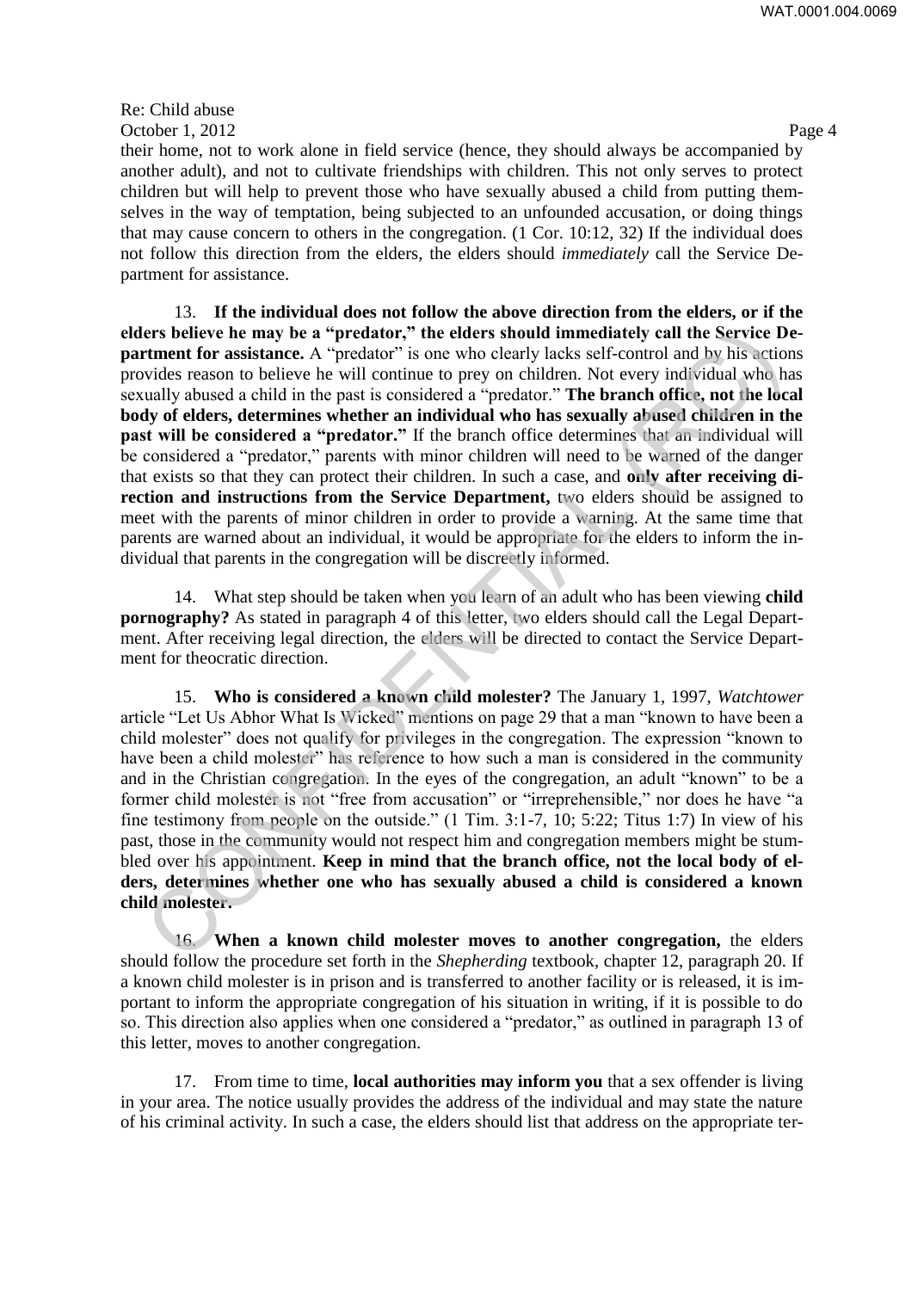Re: Child abuse October 1, 2012 Page 5 ritory card as a "Do Not Call." Thereafter, two elders can periodically make calls on that address. Following this direction will assist you in protecting the flock.

18. **Sexual misconduct involving only minors:** What steps should elders take when minors (generally a person less than 18 years of age) engage in sexual misconduct with one another? As stated in paragraph 4 of this letter, two elders should call the Legal Department even when both persons are minors. Minors who have sexual contact with one another are generally not considered as child molesters by the congregation. However, regardless of the ages of those involved, such misconduct is serious. Elders should be alert to render assistance and to protect children. The body of elders should also arrange for the minor(s) to receive assistance in the presence of their believing parent(s), in harmony with the principles and guidelines found in the Scriptures and in our publications.

19. When baptized minors become involved in **"sexting,"** the elders must use good judgment in determining whether the wrongdoing has escalated to a point warranting judicial action. Helpful information can be found in "Questions From Readers" in the July 15, 2006, issue of *The Watchtower.* Please review this material carefully before concluding that a baptized minor is guilty of gross uncleanness or "brazen conduct, loose conduct." (*ks10* chap. 5 par. 9) However, if the baptized minor has been previously counseled and persists in the wrong course, in most cases, judicial action is taken. Each case must be evaluated on its own merit. If elders have questions regarding a specific case they should contact the Service Department. Also, keep in mind that Christian parents should be included in any discussions the elders have with a minor who may be involved in "sexting." Iden. The body of elders should also arrange for the minor(s) to receive assistance in the<br>direct. The body of elders should also arrange for the principles and guidelines tound<br>Scriptures and in our publications.<br>
19. Wh

20. The potential serious consequences associated with **"sexting"** underscore the importance of Christian parents supervising their children's use of cellular telephones and other means of electronic communication. Excellent suggestions can be found on pages 6-7 of the November 2009 issue of *Awake!* (Matt. 24:45) When a minor has been involved in "sexting," elders can use such excellent material to offer Scriptural counsel and encouragement to both the parents and the child.—1 Pet. 5:2, 3.

## **HELPING VICTIMS OF CHILD SEXUAL ABUSE**

21. Some Christians may become troubled with memories and feelings associated with past child sexual abuse. When an elder is approached by someone concerned or distraught about such memories, he should "speak consolingly." (1 Thess. 5:14) Elders should manifest an empathetic, compassionate, patient, and supportive response to those approaching them about such memories. An elder must never be alone with or become the sole confidant of a sister to whom he is not closely related. Helpful suggestions and guidelines can be found in the *Shepherding* textbook, chapter 4, paragraphs 21-28. **The elders should carefully review this material when helping victims of child sexual abuse.** 

#### **RESTRICTIONS AND PRIVILEGES**

22. It cannot be said in every case that one who has sexually abused a child could never qualify for privileges of service in the congregation. However, the elders will certainly want to be very cautious, especially when dealing with one who had repeatedly engaged in this kind of wrongdoing or who had been disfellowshipped for such an offense. Before privileges can be extended, such a man must meet the Scriptural qualifications of being "self-controlled" and "irreprehensible." He must "also have a fine testimony" from individuals inside and outside the congregation. (Titus 1:6-8; 1 Tim. 3:2, 7) Elders should keep in mind what is stated in the January 1, 1997, *Watchtower* article "Let Us Abhor What Is Wicked," page 29, paragraph 2: